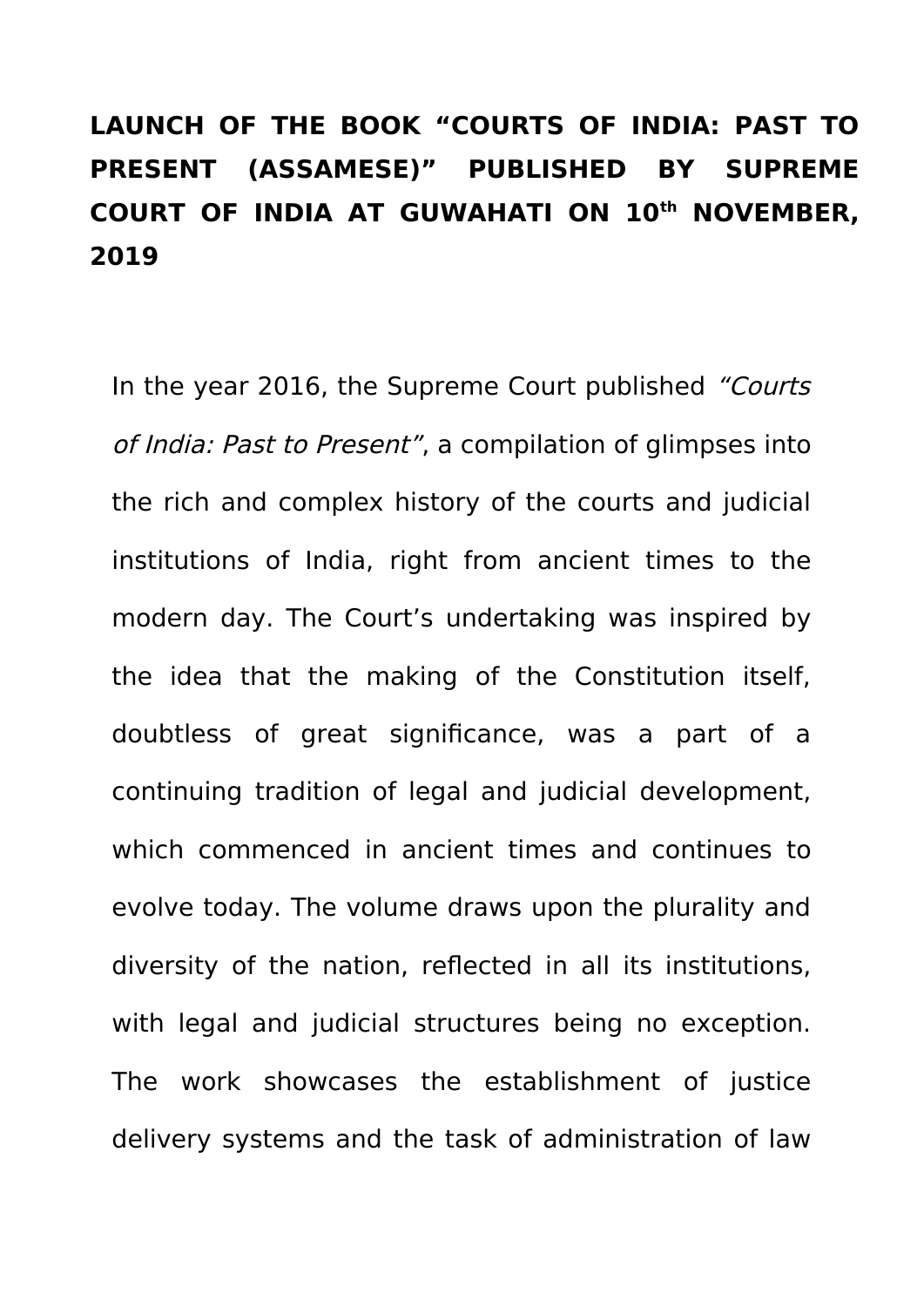in a kaleidoscopic manner, also tracing the growth of institutions in the country.

The then Hon'ble Chief Justice of India, in his Foreword to Courts of India acknowledged the faith of the people in the courts, and the attempt of the courts to meet the challenges of the time. The objective of the publication was to present this rich and diverse part of our heritage to the public for it is part of the history and inheritance of our society itself. It is gratifying that the publication has been well received, and has been accepted as a significant addition to the available literature on India's legal history.

In furtherance of the objective of bringing this aspect of our heritage into the public domain, the Supreme Court has decided to publish translations of the work in the regional languages mentioned in the Eighth Schedule to the Constitution. The first translation has been made in the Assamese language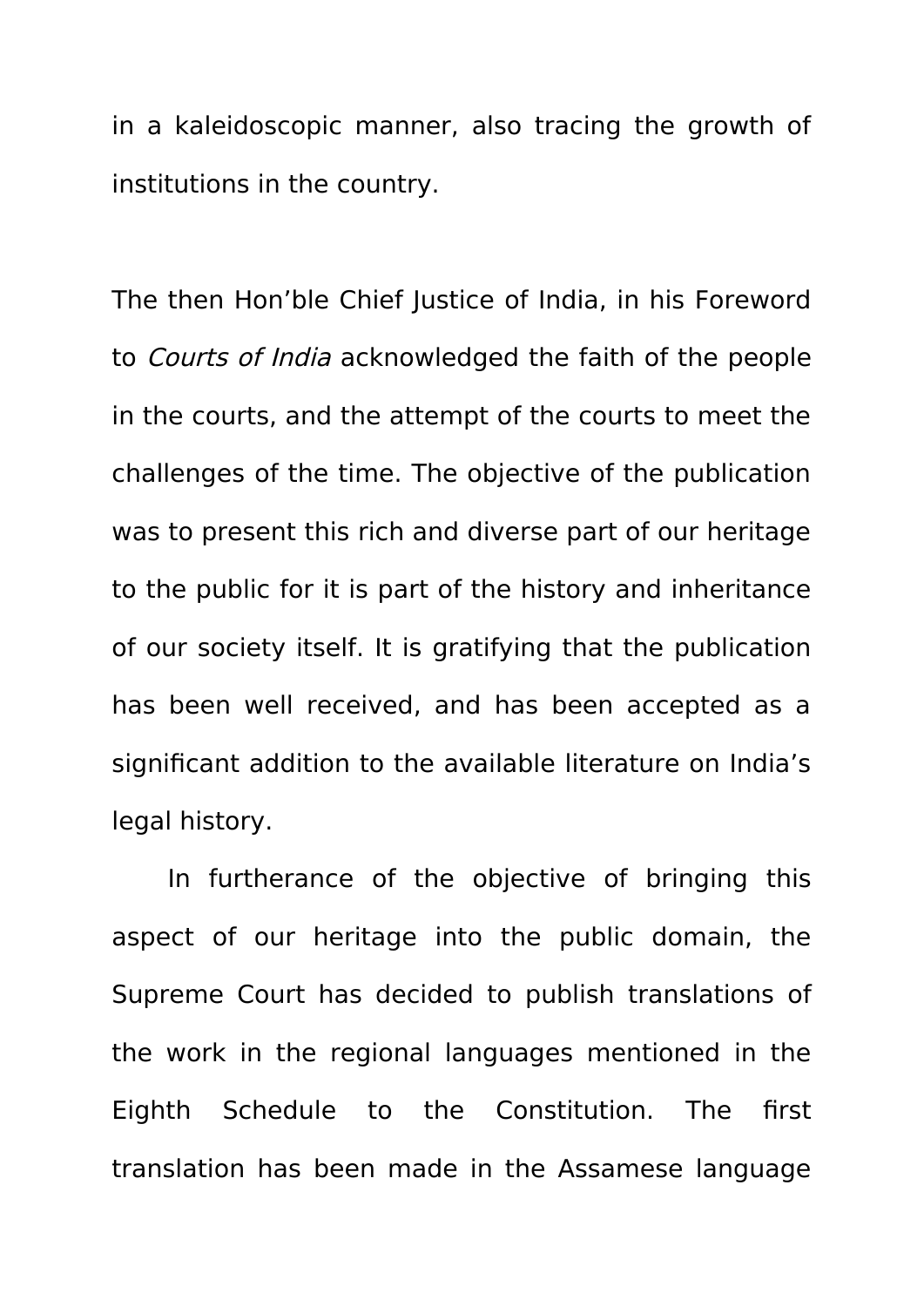and will be released in Guwahati on November 10, 2019. The Hon'ble Chief Justice of India, Justice Ranjan Gogoi will release the translated volume in the presence of the Hon'ble Chief Justice of India – designate, Justice Sharad A. Bobde, the Hon'ble Chief Minister of Assam, Shri Sarbananda Sonowal, the Hon'ble Chief Justice of the Gauhati High Court, Hon'ble Mr. Justice Ajai Lamba, Chief Justice of Guwahati High Court and other dignitaries.\*

It is hoped that this translation of the book into the Assamese language – and those to follow - will serve to bring the treasured past of our courts and judicial institutions closer to the public, and strengthen their faith in our legal systems. At the same time, it reiterates the commitment of our institutions to realise the Constitutional vision by serving the public interest through the development of the law.